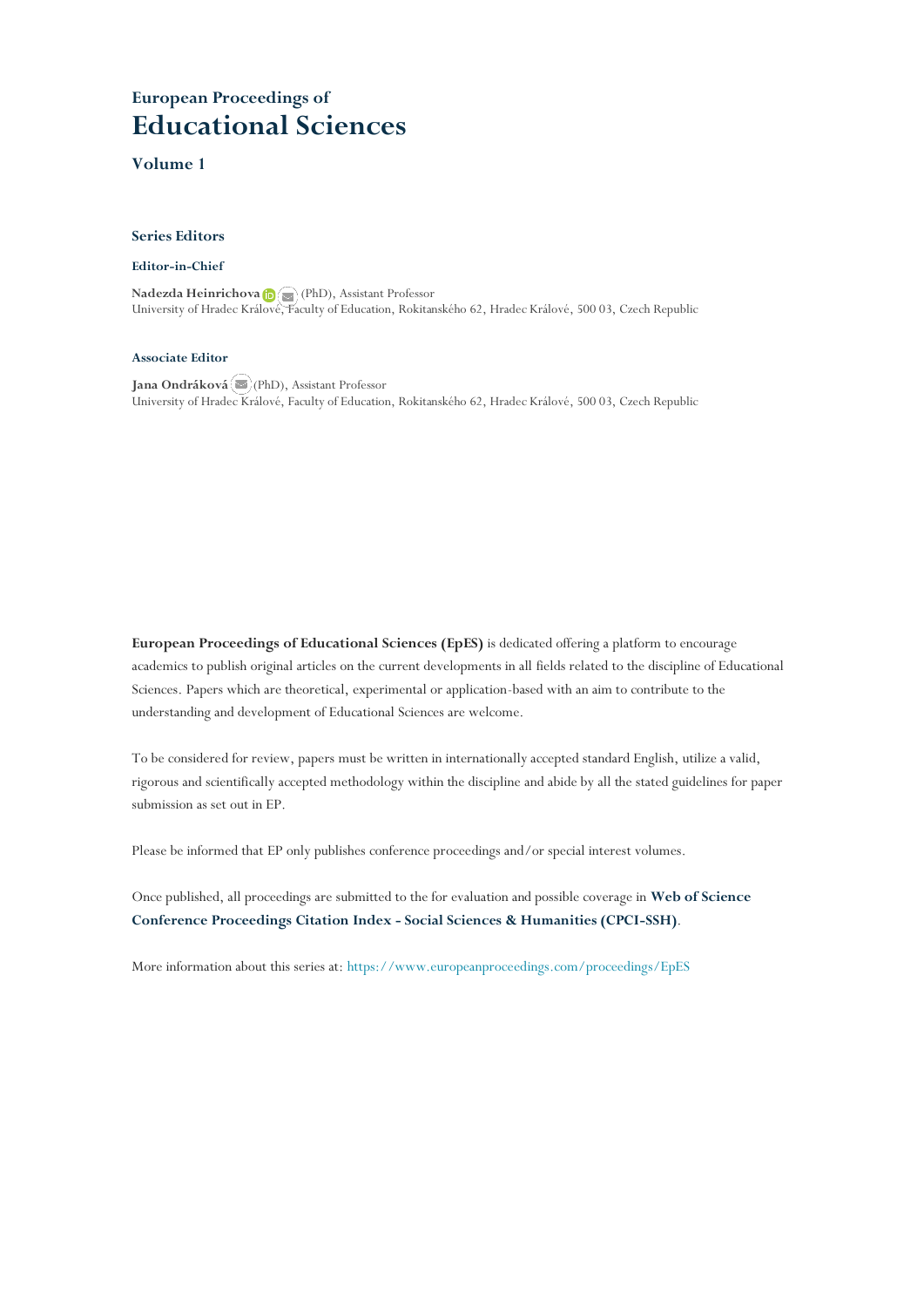# Proceedings of the 9th International Conference on Cognitive - Social, and Behavioural Sciences (icCSBs 2020)

Edited by:

IrinaElkina D, Svetlana Ivanova D

Editor(s) Affiliation(s):

**Irina Elkina,** PhD in Education Deputy Director of the Institute, Moscow, Russia

Svetlana Ivanova, (PhD), Professor Head of UNESCO, Chair on Global Education, Professor, Director of the Institute, Corresponding Member of the Russian Academy of Education, Doctor of Philosophy, Moscow, Russia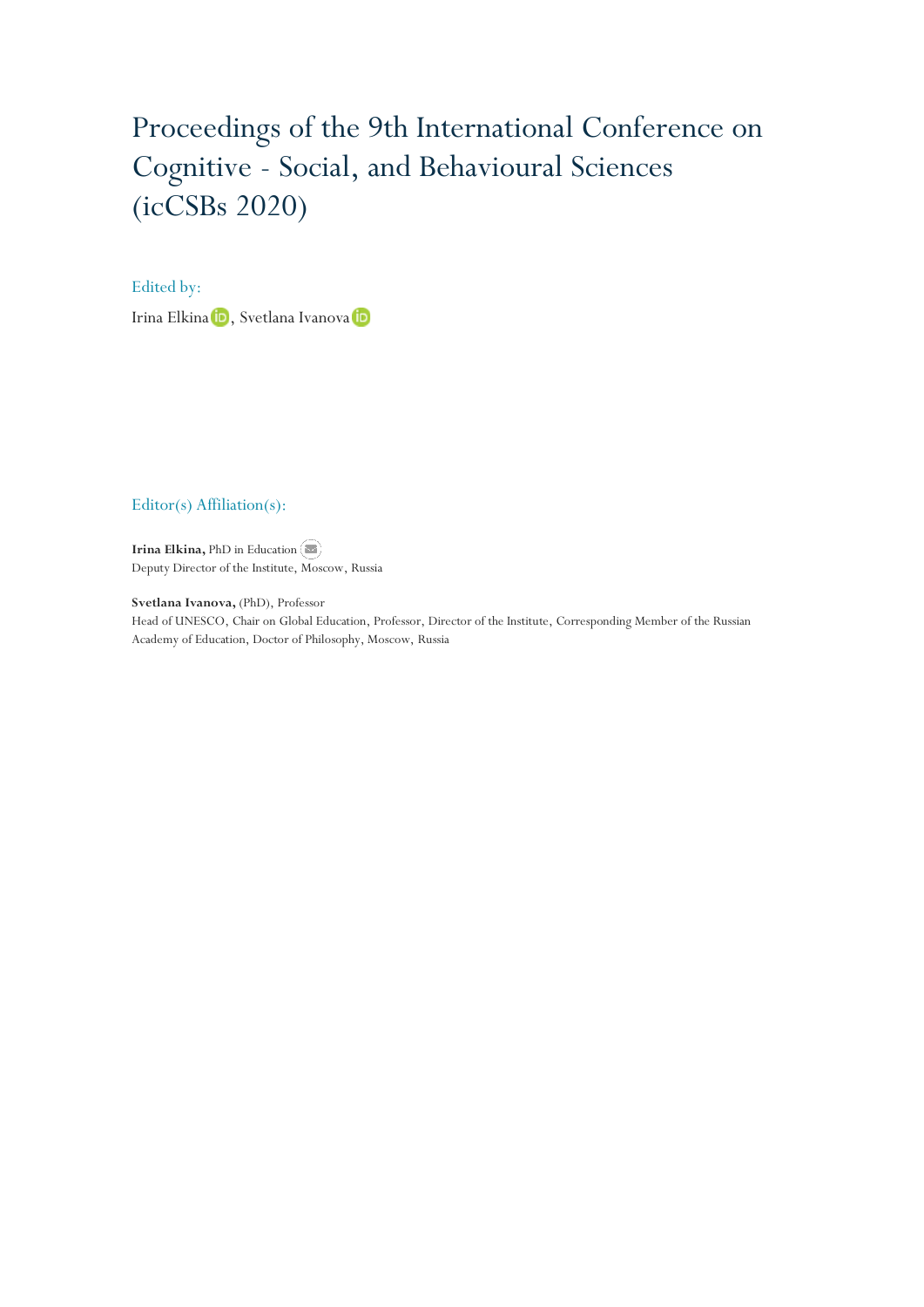

e-ISSN: 2672-815X (online) Proceedings of the 9th International Conference on Cognitive - Social, and Behavioural Sciences (icCSBs 2020)

<https://doi.org/10.15405/epes.2672815X.20121.1> © European Publisher 2020

This is an open access item distributed under the Creative Commons CC License BY-NC-ND 4.0.

This proceedings is published by the registered company European Publisher Ltd. which is registered under the ISO London Limited. The registered company address is: 293 Green Lanes, Palmers Green, London, United Kingdom, N13 4XS Reg. Number: 9219513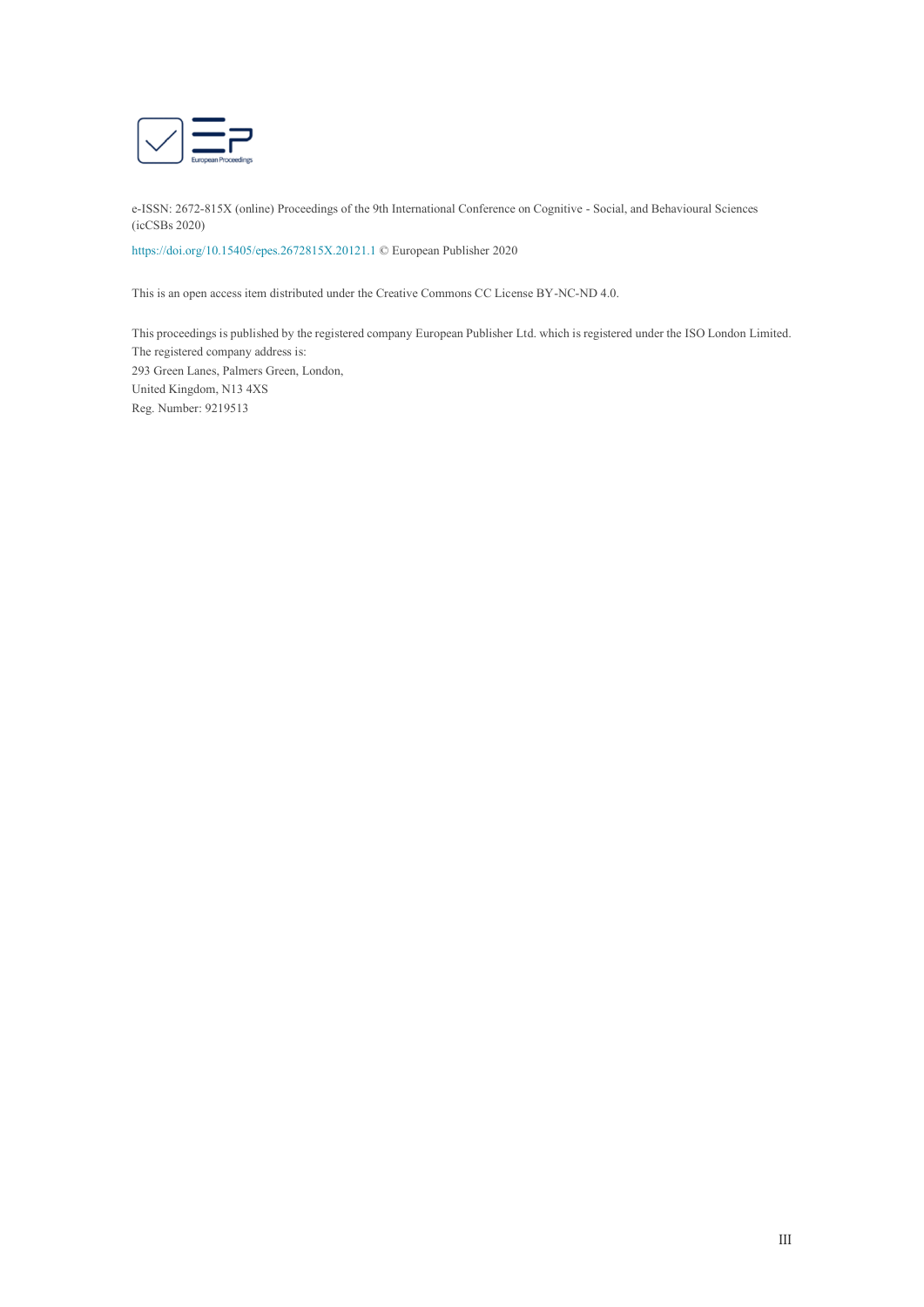### Bibliographic Information

| Series title                                                                                                        | Series abb.                                                                 |
|---------------------------------------------------------------------------------------------------------------------|-----------------------------------------------------------------------------|
| European Proceedings of Educational Sciences                                                                        | <b>EpES</b>                                                                 |
| ISSN (online)                                                                                                       | Publisher                                                                   |
| 2672-815X                                                                                                           | European Publisher                                                          |
| Proceedings title                                                                                                   | Volume                                                                      |
| Proceedings of the 9th International Conference<br>on Cognitive - Social, and Behavioural Sciences<br>(icCSBs 2020) |                                                                             |
| Volume DOI                                                                                                          | Publish online                                                              |
| 10.15405/epes.2672815X.20121.1                                                                                      | 25 December, 2020                                                           |
| Conference title                                                                                                    | Conference abb.                                                             |
| 9th International Conference on Cognitive -<br>Social, and Behavioural Sciences (icCSBs 2020)                       | $icCSBs$ 2020                                                               |
| Conference date                                                                                                     | Conference location                                                         |
| 07 - 08 December, 2020                                                                                              | Moscow, st. Zhukovsky, 16, Russia (Virtual<br>Conference via Zoom Platform) |
| Articles                                                                                                            | Pages:                                                                      |
| 36                                                                                                                  | $1 - 322$                                                                   |

**Svetlana V. Ivanova,** Head of UNESCO, Chair on Global Education, Professor, Director of the Institute, Corresponding Member of the Russian Academy of Education, Doctor of Philosophy, Moscow, Russia, & **Irina M. Elkina**, PhD in Education, Deputy Director of the Institute, Moscow, Russia

Volume editor(s)

IrinaElkina iD, Svetlana Ivanova<sup>fiD</sup>

#### Conference Website

https://www.futureacademy.org.uk/conference/icCSBs/

http://www.instrao.ru/index.php/iccsbs-2020

**icCSBs 2020 List of Organizing Committee Members** is available **[here](https://www.europeanproceedings.com/files/data/fileManager/2020_iccsbs-org-com.pdf)**.

**icCSBs 2020 Program** is available **[here](https://doi.org/10.15405/iccsbs2020(2357-1292))**.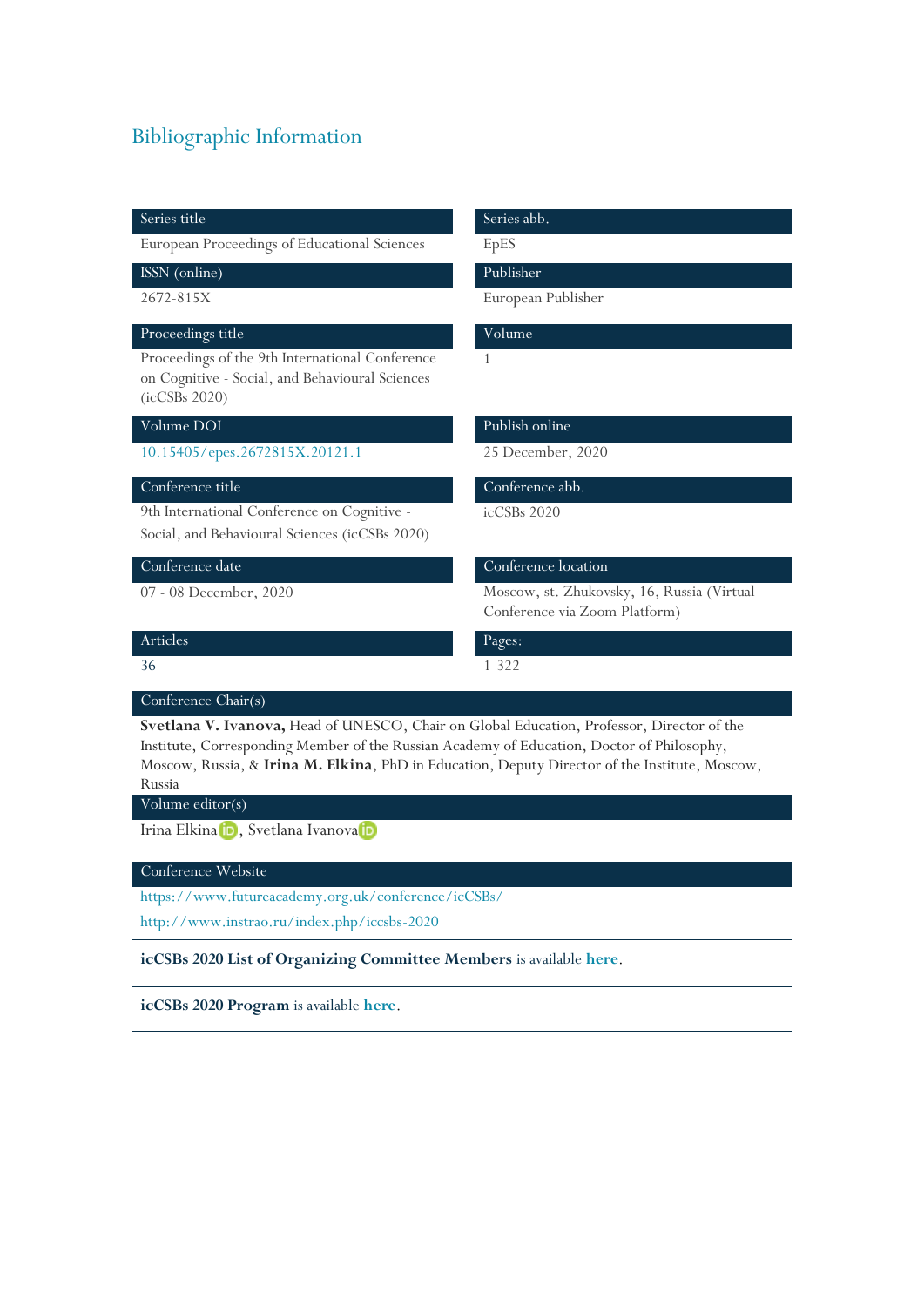## **Table of Contents**

#### **No: 1**

Title: Emotional Intelligence As A Factor Of Students' Family Self-Determination Development *Pages: 1-10* Author(s): Merzlyakova Svetlana Vasil'evna, Bibarsova Nadia Vitalyevna

#### **No: 2**

Title: Texts And Design Educational Books Of Antiquity *Pages: 11-17* Author(s): Mikhail I. Makarov, Larisa I. Elnickaya, Svyatoslav I. Radionov

#### **No: 3**

Title: Improving The Quality Of Education Management With Big Data Processing Technology *Pages: 18-23* Author(s): Ekaterina V. Bebenina, Oleg M. Elkin

#### **No: 4**

Title: Sustainable Development And Education In The Conditions Of The Uncertain World *Pages: 24-28* Author(s): Irina M. Elkina

#### **No: 5**

Title: Textbooks For Sd: Social Responsibility Of Authors *Pages: 29-38* Author(s): Elena Nikolaevna Dzyatkovskaya, Anna Alexandrovna Nesterova, Gaini Karekeevna Dlimbetova, Anna Alexandrovna Mamchenko, Nadezhda Egorovna Surkova, Maria Sabrekova

#### **No: 6**

Title: The Relationship Between Internet Practices And Adolescents' Psychological And Physiological Health *Pages: 39-48* Author(s): Rodmonga Potapova, Liliya Komalova, Vsevolod Potapov

#### **No: 7**

Title: Creative And Art Techniques In Stress Prevention For Prospective Teachers *Pages: 49-62* Author(s): Aigerim Mynbayeva, Kamilya Serikova, Bakhytkul Akshalova

#### **No: 8**

Title: Research And Exploratory Activities For The Intellectual Development Of Primary School Students *Pages: 63-72* Author(s): Natalya F. Vinogradova, Oxana A. Rydze

#### **No: 9**

Title: Modern Approaches To Teaching Computer Programming To It Students *Pages: 73-81* Author(s): Sergei D. Karakozov, Marina V. Khudzhina, Dmitriy A. Petrov, Patriks Morevs, Elman M. Dzhambetov, Yelena Yu. Butko

#### **No: 10**

Title: Formative Assessment Of Educational Achievements Of Students In Primary Education: Teacher Training *Pages: 82-91* Author(s): Elena N. Zemlyanskaya

#### **No: 11**

Title: Pedagogical Awareness And Interpretation Of Ideas Of Social And Humanitarian Systemology *Pages: 92-99* Author(s): Marina Viktorovna Shakurova Marina Vyacheslavovna Dyuzhakova, Lyubov Nikolayevna Akulova, Lyudmila Vladislavovna Serikova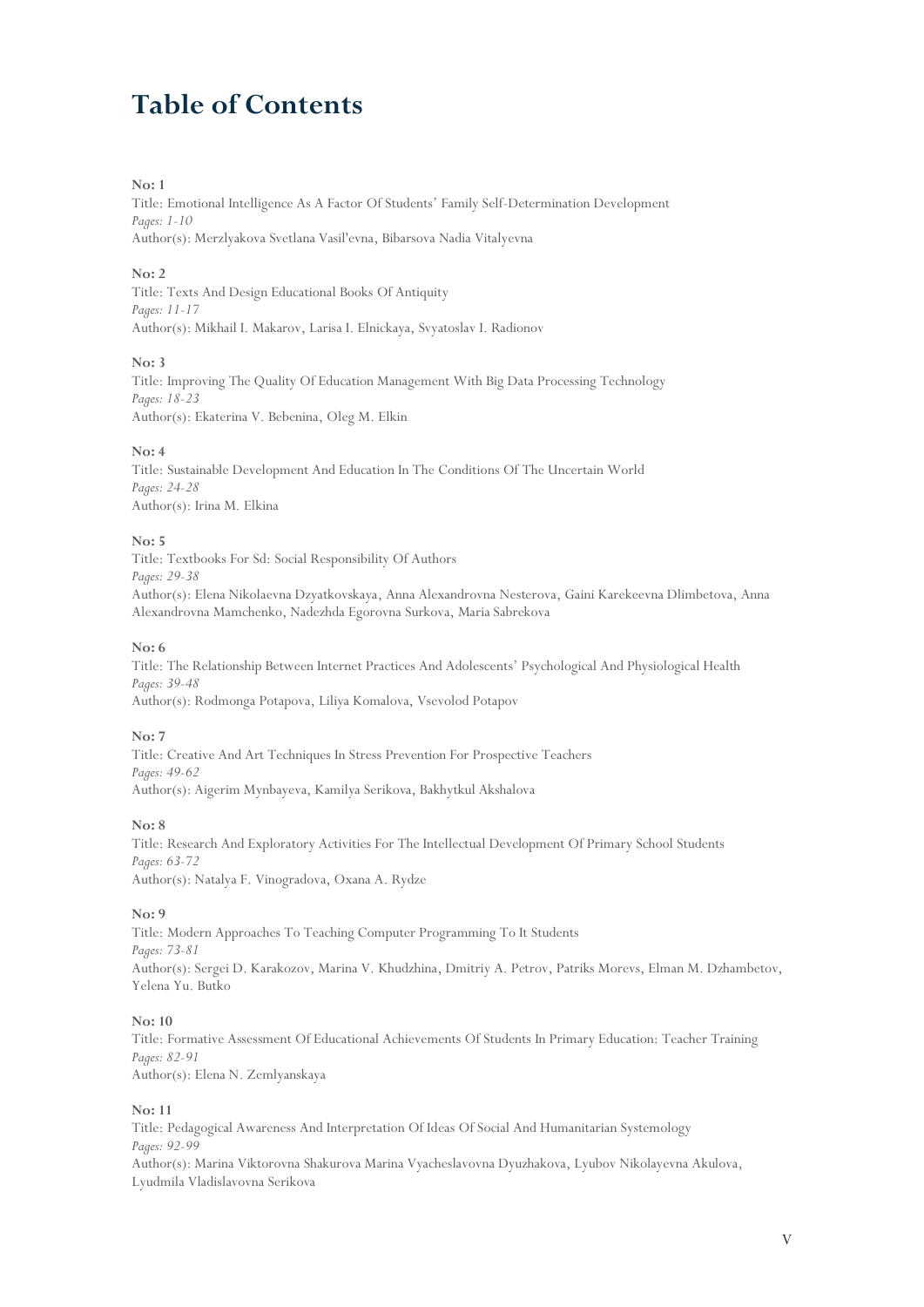**No: 12** Title: Teaching To Work With Linear Texts Is A Way Of Doing Homework *Pages: 100-106* Author(s): Irina V. Uskova, Zhanna N. Kritarova

#### **No: 13**

Title: Teacher's Preparation For Implementing "Winnetka Plan": Washburne's Lessons For Modern Pedagogical Education *Pages: 107-111* Author(s): Nataliya Raifovna Yakovleva

#### **No: 14**

Title: Ideas Of Motherhood Depending On Structure Of Students' Valuable Orientations *Pages: 112-124* Author(s): Svetlana Vasil'evna Merzlyakova, Nadia Vitalyevna Bibarsova

#### **No: 15**

Title: Social Media Marketing Of Leading Russian Universities (Case Study Of Rudn University) *Pages: 125-135* Author(s): A. Glagoleva, Y. Zemskaya, E. Kuznetsova, I. Kachesova

#### **No: 16**

Title: Developing Methodological Thinking Of Russian Language Teachers In The Age Of Digitalization *Pages: 136-142* Author(s): Iren Yu. Gats, Irina N. Dobrotina, Andrey G. Narushevich, Veronika A. Kuraksina

#### **No: 17**

Title: Research Of Hand Reflexology Stimulation In Children With Adhd *Pages: 143-152* Author(s): Jan Lavrinčík, Kristína Tománková

#### **No: 18**

Title: Development Of Education For Prevention Of The Aggressive Behavior Of Children *Pages: 153-163* Author(s): Irina Wagner, Irina Frishman, Viktor Golovanov, Galina Nezdemkovskaya, Rosa Andrianova, Julia Berlyand

#### **No: 19**

Title: Development Of Socio-Cultural Experience Of Children As Prevention Of Aggressive Behaviour *Pages: 164-171* Author(s): Irina Wagner, Ilya Slobodchikov, Aleksandr Leontovich, Vladimir Ryabcev, Vera Ryashina, Sergej Lenkov

#### **No: 20**

Title: Ecological Ethics As Vector For Updating The Content Of Environmental Education *Pages: 172-179* Author(s): Irina Wagner

#### **No: 21**

Title: Educational Activities With Infants And Young Children In A New Professional Standard *Pages: 180-191* Author(s): Irina Wagner, Ivan Kirillov, Maria Bogoyavlenskaya, Tatyana Podolskaya, Victoria Kozhevnikova, Elena Kutepova

#### **No: 22**

Title: Innovative Technologies In Psychological Support Of Children And Adolescents At Risk *Pages: 192-197* Author(s): Svetlana Feoktistova, Nadezhda Vasilyeva, Marina Mishina, Ksenia Vorobyeva, Victoria Batkolina, Elena Usoltseva

#### **No: 23**

Title: Word-Formation Of Abbreviations – Based On The Denominations Of Russian State Organs *Pages: 198-208* Author(s): Li Xiaoge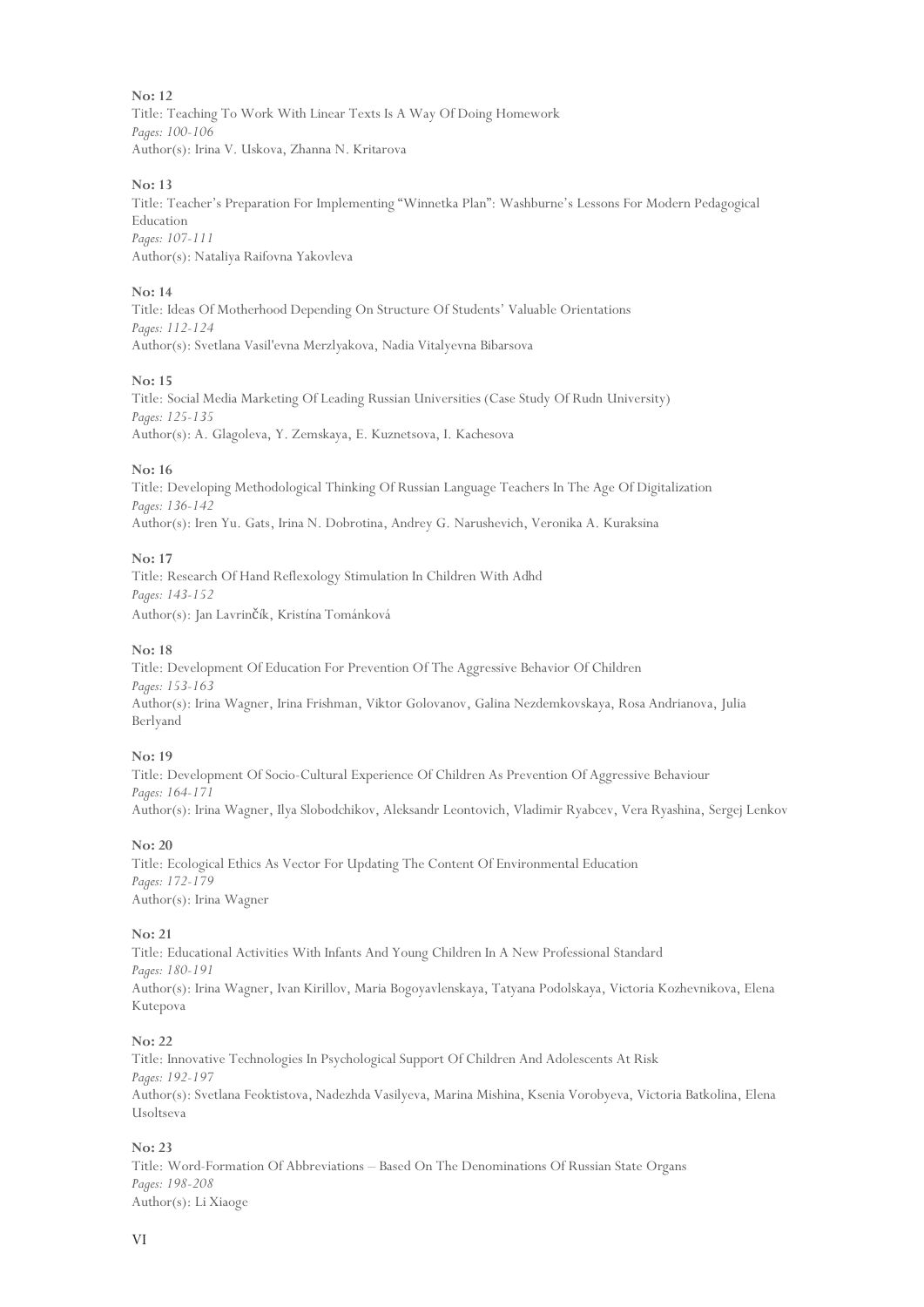**No: 24** Title: Content Analysis Of "My Life And My Work" By Henry Ford *Pages: 209-218* Author(s): Francisco Mendes, Emília Martins, Rosina Fernandes

#### **No: 25**

Title: Regional Features Of Preschool Education For Children Under 36 Months In Russia *Pages: 219-225* Author(s): Inessa Usoltseva, Alexandr Buyanov, Irina Wagner (c), Ivan Kirillov, Anna Teplova, Galina Uruntaeva

#### **No: 26**

Title: The Possible Role Of Genetic Features In Children's Internalizing-Externalizing Problems *Pages: 226-236* Author(s): Luca Cerniglia, Silvia Cimino, Michela Erriu, Renata Tambelli

#### **No: 27**

Title: The Problem Of Education Accessibility In Modern Russia *Pages: 237-243* Author(s): Anton V. Kalachev

#### **No: 28**

Title: Influence Of Non-Commercial Recommendations On Store-Choice Criteria: An Empirical Study *Pages: 244-252* Author(s): Paulo Duarte Silveira, Susana Galvão

#### **No: 29**

Title: Body Image In Teenage Girls *Pages: 253-260* Author(s): K. N. Belogai, I. S. Morozova, A. V. Novoklinova, J. V. Borisenko

#### **No: 30**

Title: Self-Organization Of Children Of The Digital Generation In The System Of Education *Pages: 261-271* Author(s): Elena B. Evladova, Svetlana V. Lobyntseva, Marina R. Miroshkina, Michael I. Rozhkov, Irina V. Wagner

#### **No: 31**

Title: Autonomous Educational Activities In The Educational Process Of The University *Pages: 272-280* Author(s): Elena Buhteeva, Raziyat Rabadanova, Irina Sinitsina, Svetlana Artemieva

#### **No: 32**

Title: «Cognitive Wars»: Features Of The Geopolitical Conflict In 21st Century *Pages: 281-288* Author(s): Andrey Volkov

#### **No: 33**

Title: Technological And Content-Based Resources For Teacher Training In A New Educational Situation *Pages: 289-295* Author(s): Valentina Antokhina, Olga Prokofeva, Vera Ryashina, Natalia Savotina, Inessa Usoltseva, Irina Wagner

#### **No: 34**

Title: Aggressive Behaviour Of Adolescents And Its Prevention In The Russian School Society *Pages: 296-303* Author(s): Inessa V. Usoltseva, Tatyana S. Borisova, Julia B. Berlyand, Irina V. Wagner, Viktor P. Golovanov, Aleksey A. Shemshurin

#### **No: 35**

Title: The Correlation Of Concepts, Intelligence, Creativity And Copings In Russian Youth *Pages: 304-313* Author(s): Natalia Eduardovna Volkova